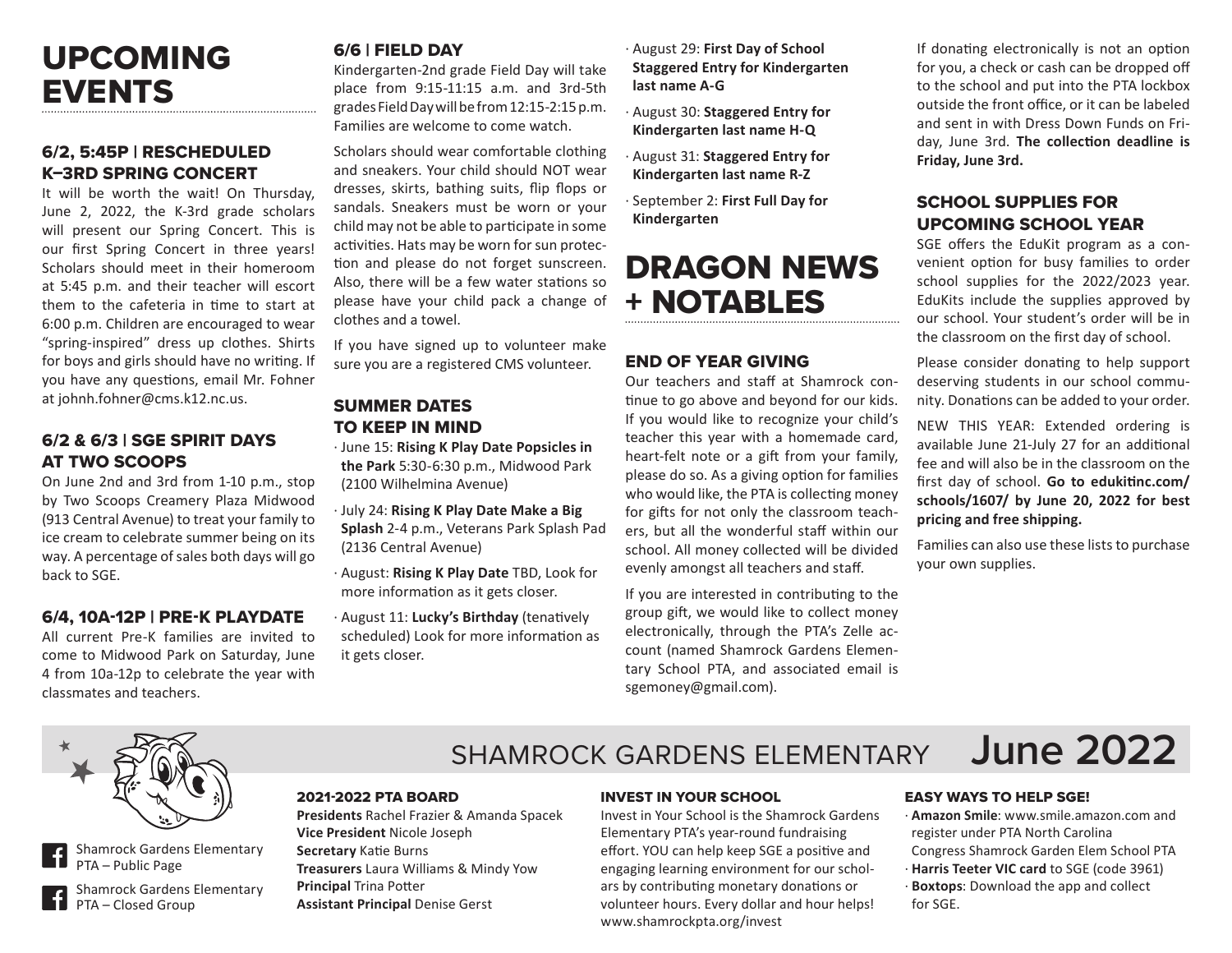# SHAMROCK GARDENS ELEMENTARY **June 2022**

### **TF = Thursday Folder**

**MONDAY TUESDAY WEDNESDAY THURSDAY FRIDAY SAT/SUN** May 30  $\vert$  31  $\vert$  31  $\vert$  31  $\vert$  31  $\vert$  31  $\vert$  31  $\vert$  4/5  $\begin{array}{ccc} 6 & 7 & 8 & 9 & 11/12 \end{array}$  $\begin{array}{|c|c|c|c|c|c|}\hline \text{13} & \text{14} & \text{15} & \text{16} & \text{17} & \text{18/19} \ \hline \end{array}$ **NO SCHOOL** – Memorial Day **LAST DAY OF SCHOOL Dress Down for FUN(d) TF Final Report Cards K-3 Spring Concert** 6p, All Purpose Room (Scholars arrive to class at 5:45p) **SGE Spirit Day at Two Scoops** 1-10p, 913 Central Ave **Field Day** K-2nd 9:15-11:15a 3rd-5th 12:15-2:15p **Rising Kindergarten Popsicles in the Park** 5:30-6:30p, Midwood Park (2100 Wilhelmina Avenue) **5th Grade Promotion**  9a, All Purpose Room Refreshments will be served after. **Kindergarten End of Year Celebration** 1p, Classrooms **Pre-K Ceremony** 1:30p, Media Center **SGE Spirit Day at Two Scoops** 1-10p, 913 Central Ave

### SGE PTA CELEBRATES A SUCCESSFUL YEAR!

Thank you to all who joined us for the final meeting of the 2021-2022 school year last week. Let's welcome Julie Acuna to her new role as Co-Treasurer. She is joining seasoned PTA Board members Rachel Frazier & Amanda Spacek (Co-Presidents), Nicole Joseph (Vice President), Katie Burns (Secretary) & Mindy Yow (Co-Treasurer). The Board would love to add another VP or two so if you have an interest in serving, please reach out. The SGE PTA would also like to recognize Rhonda Sergeant as the Volunteer of the Year. After so many years of volunteering at SGE, her knowledge is invaluable. The indisputable fact is that our school is a better place because of Rhonda.

#### **PTA 2021-2022 Achievements**

With general fundraising plus the most successful Shamrock

Shuffle ever, The SGE PTA was able to raise \$65,000 which allowed for about \$43,000 in spending as well as an opportunity to build the "rainy day fund". The PTA Board made it their mission this school year to direct funding and dedication to building and maintaining staff morale. The PTA was able to provide staff lunches, snack carts, professional development support, classroom supports and a fabulous Staff Appreciation Week for our dedicated staff all thanks to our school community's support!

#### **PTA Board & Committee Needs for the Next School Year**

The great thing about the PTA is that we are continuously learning from each other and celebrating and advocating for our scholars and our school community. If you or anyone you know has a passion for any of the positions below, please reach out. We would love the help!

- **· Communications/Design**—Help share information with community through newsletters, eblasts, and Facebook posts *(throughout the year)*
- **· Prospective Family Open House**—Support SGE staff with hosting prospective family open houses *(throughout the fall and winter)*
- **· Teacher/Staff Appreciation**—Work with a team to show teachers/staff how much SGE families appreciate them *(throughout the year)*
- **· Lucky's Dads Carpool**—Work with a team of parents to take over morning carpool duties *(throughout the year)* Please email us at yourshamrockpta@gmail.com if you are interested in being part of the PTA by leading a committee.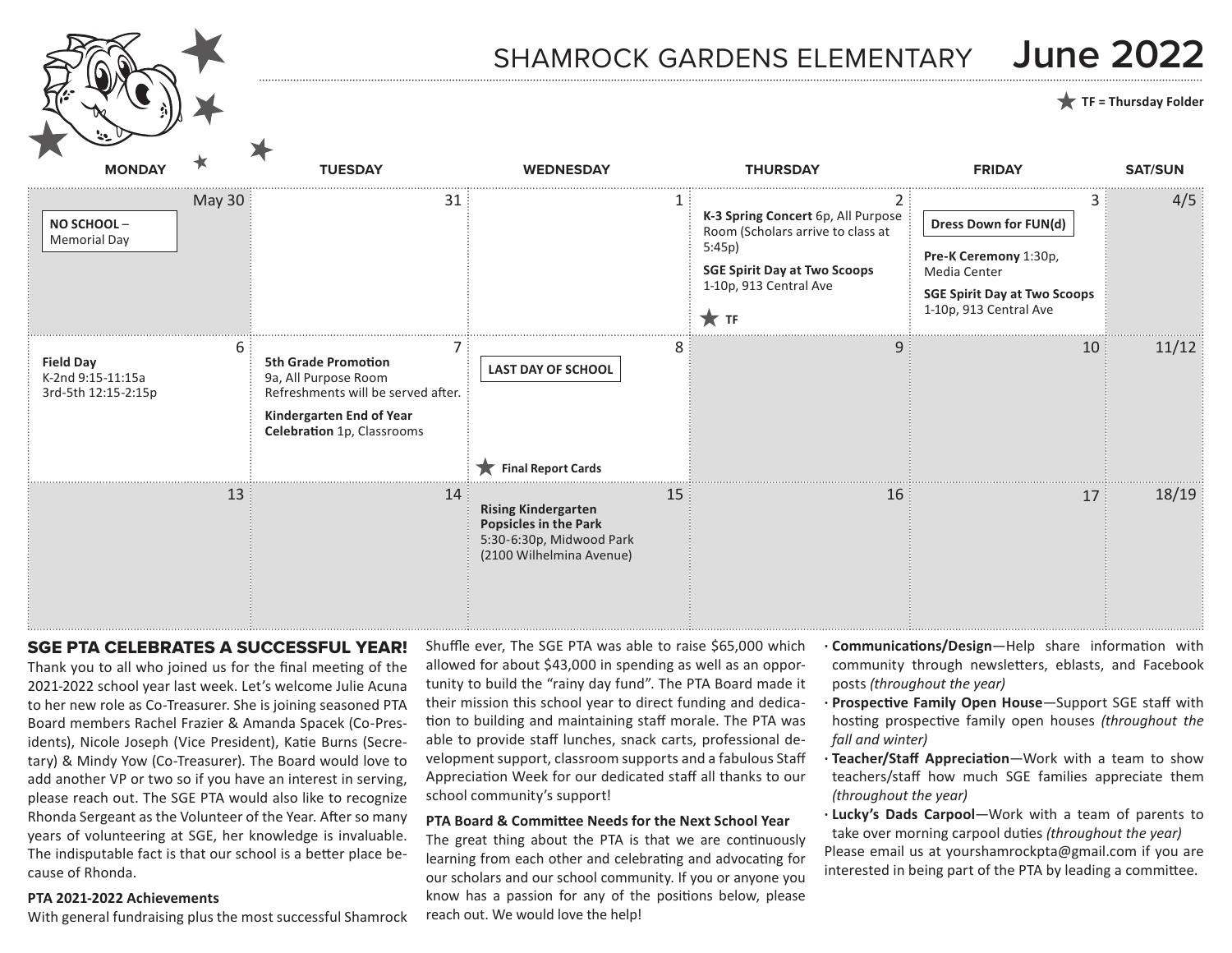# PRÓXIMOS EVENTOS

## 6/2, 5:45P | RESCHEDULED K-3º CONCIERTO DE PRIMAVERA

La espera merecerá la pena. El jueves 2 de Junio de 2022, los alumnos de K-3º grado presentarán nuestro Concierto de Primavera. ¡Este es nuestro primer Concierto de Primavera en tres años! Los escolares deben reunirse en su salón a las 5:45 p.m. y su maestro los acompañará a la cafetería a tiempo para comenzar a las 6:00 p.m. Se anima a los niños a usar ropa de vestir "inspirada en la primavera". Las camisetas de los niños y niñas no deben tener nada escrito. Si tiene alguna pregunta, envíe un correo electrónico al Sr. Fohner a johnh. fohner@cms.k12.nc.us

## 6/2 & 6/3 | DÍAS DEL ESPÍRITU SGE EN TWO SCOOPS CREAMERY

Los días 2 y 3 de Junio de 1-10 p.m. páse por Two Scoops Creamery Plaza Midwood (913 Central Avenue) e invita a tu familia a un helado para celebrar que el verano está en camino. Un porcentaje de las ventas de ese día se destinará a SGE.

### 6/4, 10A-12P | CITA CON LOS NIÑOS DE PREESCOLAR

Únase a las familias actuales de Pre K en el Parque Midwood el sábado 4 de junio de 10a-12p para celebrar el año.

# 6/6 | DÍA DE CAMPO

El horario de Kindergarten a 2º grado será de 9:15 a 11:15 horas y el de 3º a 5º grado será de 12:15 a 14:15 horas.

Las familias son bienvenidas a venir a ver. Los niños deben llevar ropa cómoda y zapatillas de deporte. Su hijo NO debe llevar vestidos, faldas, trajes de baño, chanclas o sandalias. Deben llevar zapatillas de tenis o su hijo no podrá participar en algunas actividades. Se pueden usar sombreros para protegerse del sol y por favor no olviden la crema solar. Además, habrá algunas estaciones de agua, así que por favor haga que su hijo lleve una muda de ropa y una toalla.

Si se ha inscrito como voluntario, asegúrese de que es un voluntario registrado en el CMS.

### FECHAS DE VERANO PARA TENER EN CUENTA

· 15 de Junio: **Cita para Jugar en el Jardín de Infancia Paletas en el Parque** 5:30-6:30 p.m., Parque de Midwood (2100 Wilhelmina Avenue)

- · 24 de julio: **Cita para jugar en el Jardín de Infancia Haz un Gran Chapoteo** 2-4 p.m., Parque de los Veteranos Splash Pad (2136 Central Avenue)
- · Agosto: **Cita para Jugar en el Jardín de Infancia TBD**, Busque más información cuando se acerque.
- · Agosto 11: **Cumpleaños de Lucky** (programado tentativamente) Busque más información cuando se acerque.
- · Agosto 29: **Primer Día de Escuela Entrada escalonada para el Jardín de infancia de apellido A-G**
- · 30 de Agosto: **Entrada escalonada para Jardín de infancia apellido H-Q**
- · 31 de Agosto: **Entrada escalonada para Jardín de infancia apellido R-Z**
- · 2 de Septiembre: **Primer día completo para Jardín de infancia**

# NOTICIAS DEL DRAGON Y NOTABLES

### DONACIONES DE FIN DE AÑO

Nuestros maestros y el personal de Shamrock continúan yendo más allá por nuestros niños. Si usted quiere reconocer al maestro de su hijo este año con una tarjeta hecha en casa, una nota de corazón o un regalo de su familia, por favor hágalo. Como una opción de regalo para las familias que quieran, el PTA está recolectando dinero para regalos no sólo para los maestros de la clase, sino para todo el maravilloso personal dentro de nuestra escuela. Todo el dinero recaudado se dividirá en partes iguales entre todos los profesores y el personal.

Si usted está interesado en contribuir al regalo de grupo, nos gustaría recoger el dinero electrónicamente, a través de la cuenta de Zelle de la PTA (llamado Shamrock Gardens Elementary School PTA, y el correo electrónico asociado es sgemoney@gmail.com).

Si la donación electrónica no es una opción para usted, un cheque o dinero en efectivo se puede dejar en la escuela y poner en la caja de la PTA fuera de la oficina principal, o puede ser etiquetado y enviado con los fondos de Dress Down el viernes 3 de Junio. **La fecha límite de recogida es el viernes 3 de Junio.**

### MATERIAL ESCOLAR PARA EL PRÓXIMO AÑO ESCOLAR

SGE ofrece el programa EduKit como una opción conveniente para que las familias ocupadas pidan los útiles escolares para el año 2022/2023. Los EduKits incluyen los suministros aprobados por nuestra escuela. El pedido de su estudiante estará en el aula el primer día de clases.

Por favor considere donar para ayudar a apoyar a los estudiantes que lo merecen en nuestra comunidad escolar. Las donaciones se pueden agregar a su pedido en línea.

NUEVO ESTE AÑO: El pedido extendido está disponible del 21 de junio al 27 de julio por una tarifa adicional y también estará en el aula el primer día de clases. Vaya a https://www.edukitinc.com/schools/1607/ antes del 20 de junio de 2022 para obtener el mejor precio y el envío gratuito.

Las familias también pueden utilizar estas listas para comprar sus propios suministros.



Shamrock Gardens Elementary PTA – Public Page

Shamrock Gardens Elementary PTA – Closed Group

# **Junio 2022**

#### LOS MIEMBROS DE LA JUNTA DIRECTIVE DEL PTA

**Presidente** Rachel Frazier y Amanda Spacek **Vicepresidente** Nicole Joseph **Secretaria** Katie Burns **Tesorera** Laura Williams y Mindy Yow **Directora** Trina Potter **Asistente Directora** Denise Gerst